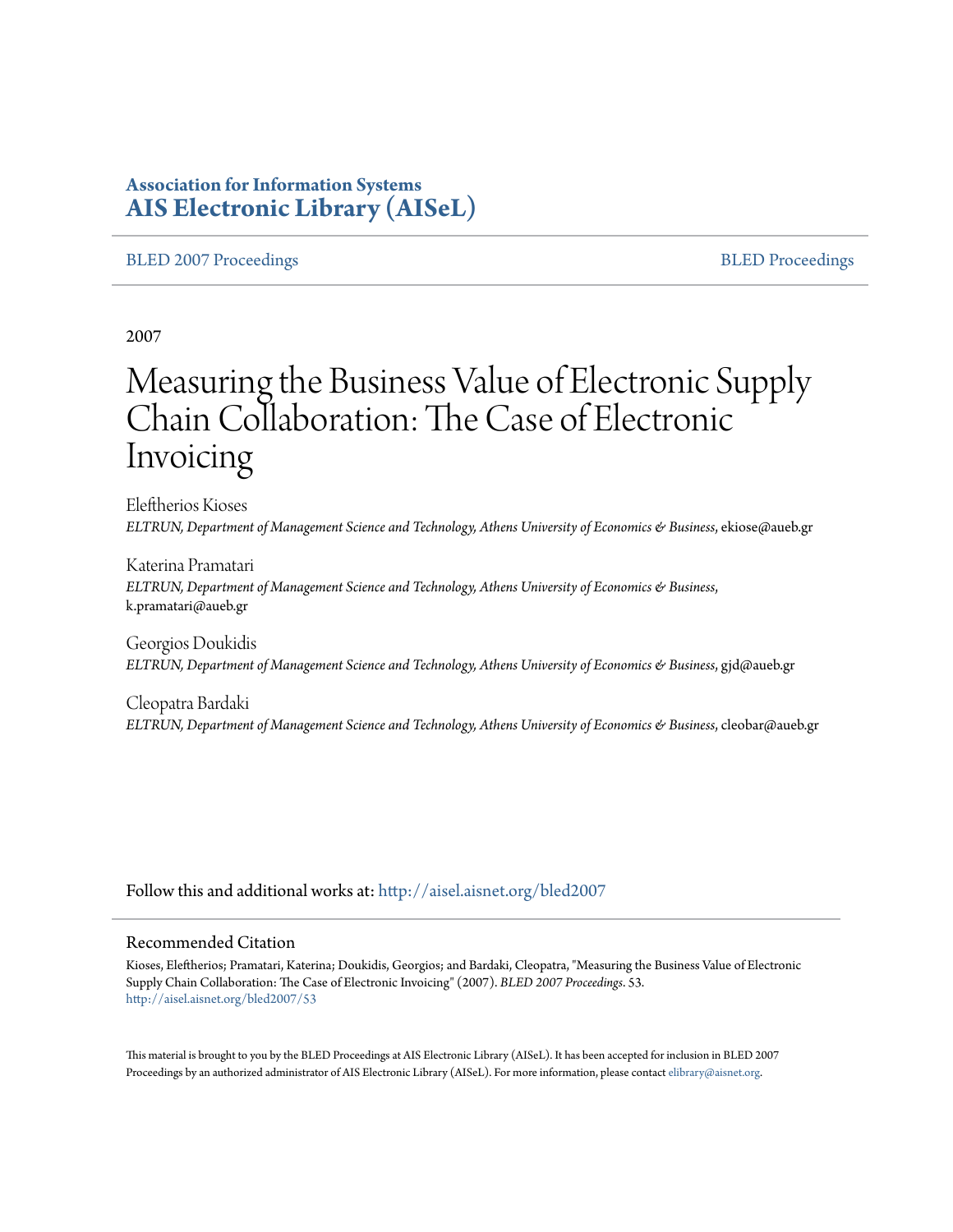### **20th Bled eConference eMergence: Merging and Emerging Technologies, Processes, and Institutions** June 4 - 6, 2007; Bled, Slovenia

# **Measuring the Business Value of Electronic Supply Chain Collaboration: The Case of Electronic Invoicing**

**Eleftherios Kioses, Katerina Pramatari, Georgios Doukidis, Cleopatra Bardaki**

ELTRUN, Department of Management Science and Technology, Athens University of Economics & Business, Greece {ekiose; k.pramatari; gjd; cleobar}@aueb.gr

#### **Abstract**

*In the last decade, supply chain management has changed its focus, centring now on value creation, by taking into consideration the recent trends of partners integration and implementation of internet technologies. Within this context, this paper presents measurable results regarding the business value of supply chain collaboration practices enabled by e-commerce technologies. The presented research addresses electronic supply chain collaboration by examining the case of electronic invoicing (the electronic exchange of invoice data between supply chain partners) as a type of collaborative message-based system. The paper presents the quantitative and qualitative results of a series of case studies from the grocery retail sector. The results indicate considerable cost savings, especially as the extent of collaboration increases. Additionally, qualitative results from the interviews are provided, supporting suggestions for future research.*

**Keywords:** supply chain collaboration, electronic invoicing, business value

# **1 Introduction**

Since its origins, supply chain management has changed its focus from purchasing and logistics between the mid-1960s and 1990s to an updated focus on value creation since the mid-1990s and the new millennium (Kampsta et al., 2006). At about that time, an ongoing discussion emerged that supply chain management should be built around the integration of trading partners (Barratt and Oliveira, 2001), the sharing of information and benefits (McLaren, 2002) and particularly, in the last decade, the development of innovative products and services utilizing both information technologies (such as the internet) and collaboration of organizations (Patrakosol and Olson, 2006). Today, supply chain management "seeks to strategically reconfigure business in a systematic way to optimize the long-term performance of all entities involved in delivering value to end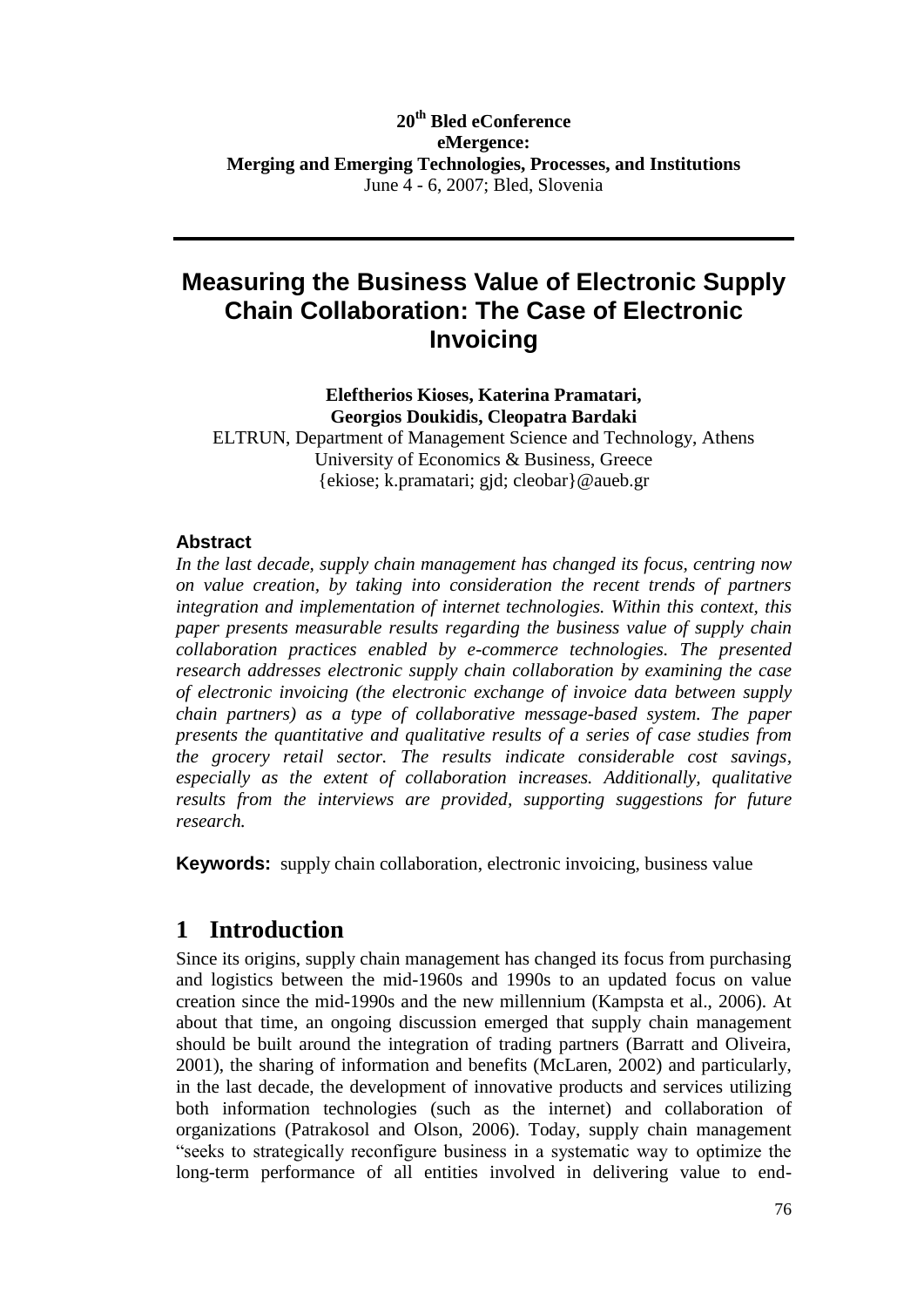customers through collaboration and partnerships between firms" (Davis-Sramek et al., 2007).

Within this context, this paper aims to contribute to the literature by presenting the practical business value of already applied supply chain collaboration practices enabled by e-commerce technologies and a research approach towards measuring similar services. Specifically, the practice of electronic invoicing between retailers and suppliers in the grocery retail sector is examined, through data collection and analysis of different case studies. Based on the data collected, practical value was estimated and alternative scenarios have been developed in order to examine how the extent of electronic collaboration may influence the benefits achieved. The results indicate that electronic invoicing triggers significant cost reductions for the retailer, especially for increased extent of collaboration.

The next section discusses the relevant literature. Then, section three describes the specific research design and context. Section four presents and discusses the results of the analysis. The paper concludes in section four, by referring also to directions for future research.

# **2 Related literature**

According to Barratt "collaboration is a very broad and encompassing term and when it is put in the context of the supply chain it needs yet further investigation. It is an amorphous meta-concept that has been interpreted in many different ways" (Barratt, 2004). Several definitions have been given to collaboration within the context of supply chain collaboration (Anthony, 2000; Akintoye et al., 2000; Simatupang and Sridharan, 2005; Manthou et al. 2004; McLaren et al. 2002) and electronic collaboration (Johnson and Whang, 2002). Specifically, Johnson and Whang defines electronic collaboration as "business-to-business interactions facilitated by the Internet" (Johnson and Whang, 2002). McLaren et al. classify supply chain collaboration information systems into three major types (McLaren et al. 2002):

- message-based systems that transmit information to partner applications using technologies such as fax, e-mail, EDI, or XML messages
- electronic procurement hubs, portals, or marketplaces that facilitate  $\bullet$ purchasing of goods or services from electronic catalogues, tenders, or auctions
- shared collaborative systems that include collaborative planning, forecasting and replenishment (CPFR) capabilities in addition to electronic procurement functionality

Using this typology, electronic invoicing, is categorized as a messaged based system. The specific e-invoicing service examined could be defined as "the electronic exchange of invoice data through the internet using an intermediary". The use of internet and intermediate strongly differentiate the service examined from previous research undertaken for invoices for EDI. Figure 1 provides a schematic representation of the electronic invoicing service and the role of the intermediary. Given the use of an intermediary, electronic invoicing could also be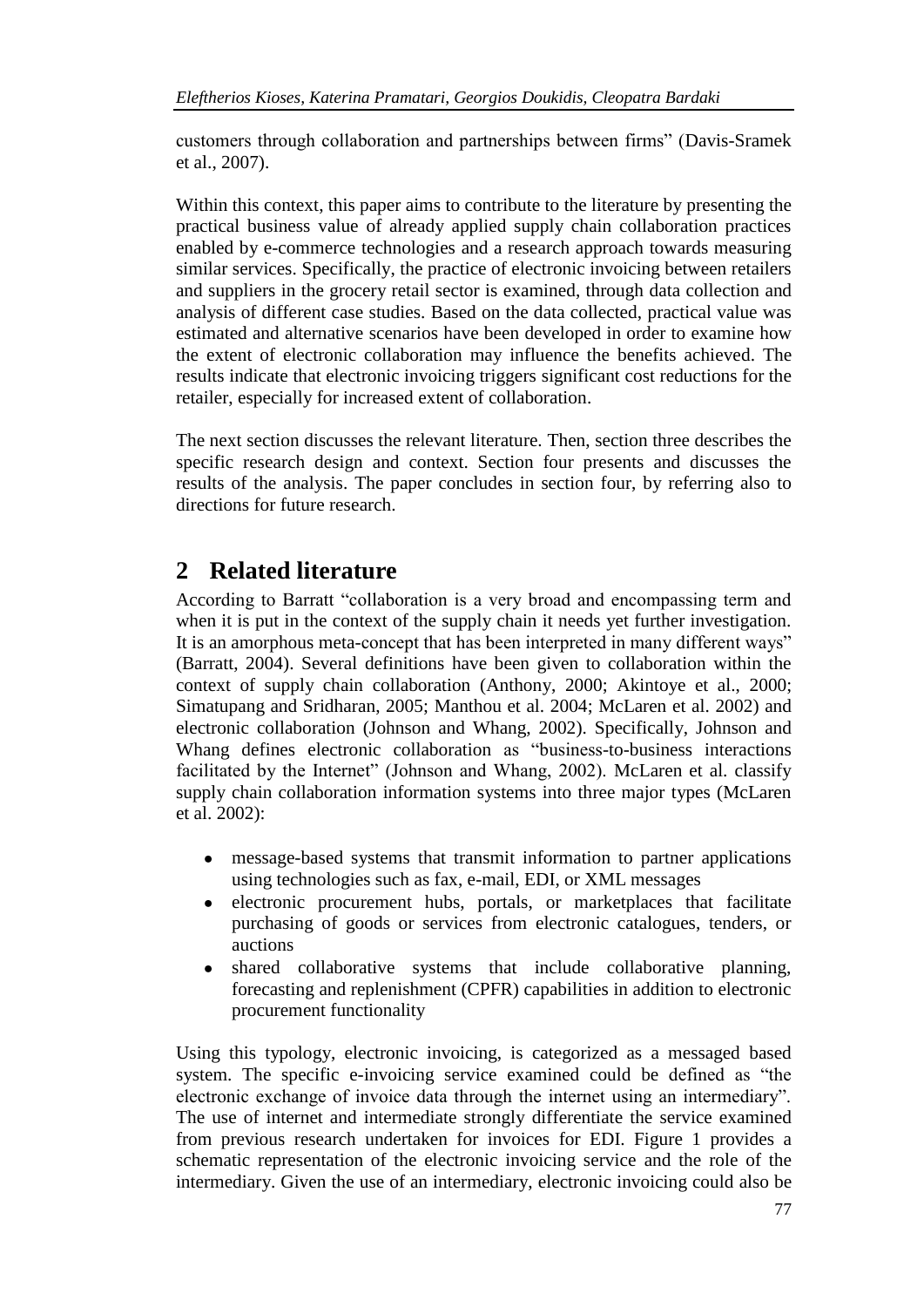considered as a service of electronic marketplaces. A recent survey has indicated that electronic transactions (i.e. the electronic exchange of orders, invoices and dispatch advice messages), has been the main service used by the participants of five different

e-marketplaces in the Greek market (Kioses et al., 2006).



**Figure 1:** Schematic representation of the electronic invoicing service

There are several researchers that have identified the need for research in the area of supply chain management and collaboration practices. Some of them have identified the need just in the area of supply chain collaboration, while others have also included the e-commerce perspective by referring to electronic collaboration. According to McLaren et al. (2002) "given the strategic importance of supply chain collaboration for many organizations, there is a clear need to further investigate and validate the models put forward in this study". The same point is supported by other researchers as well, arguing that both practitioners and academics are increasingly interested in supply chain collaboration (Simatupang and Sridharan, 2005; Min et al. 2005). Vereecke and Muylle (2006) refer also to the important extension of the supply chain collaboration study with the research "of the impact of internet technology and electronic business practices on the relationship between supply chain collaboration and performance improvement". Subramaniam and Shaw (2002) state that it is necessary to achieve a better understanding of the value creation process of business-to-business supply chain processes. Specifically, "even as organizations are moving to web-enabled B2B processes in the hope of improving their B2B supply chains and reaping economic benefits, there is a need to fully understand how this value is created and realized". Likewise, Min et al. (2005) present the same opinion that "supply chain collaboration seems to have great potential, but further investigation is needed to understand its practical value".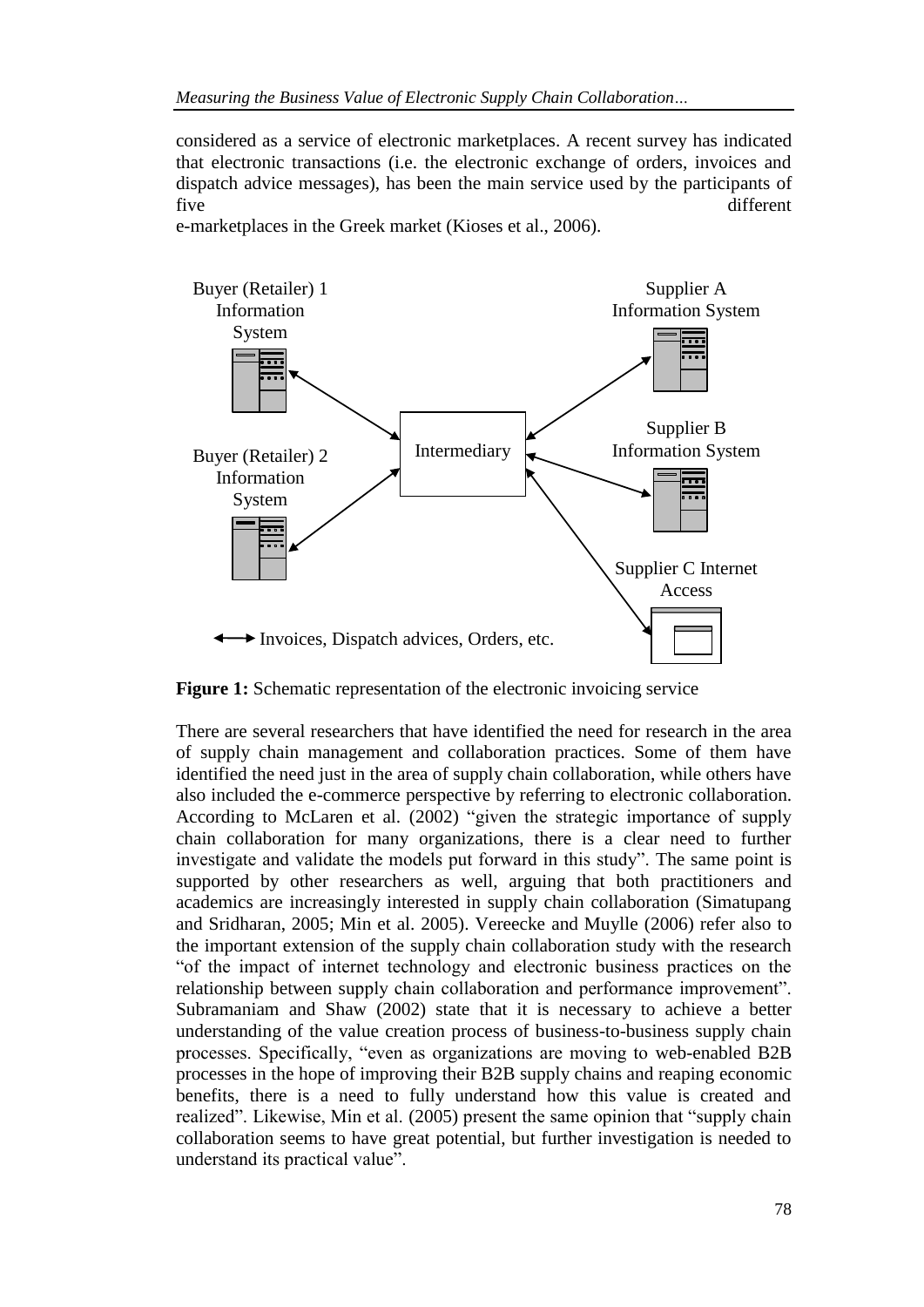Nevertheless, there are several approaches in the literature towards understanding performance and the value of collaboration. In regard to the more practical impact of collaboration, such as cost reductions, although the trend in supply chain management since the mid-1990s is the inclusion of less tangible and nonfinancial measures in performance measurements (Saad and Patel, 2006), there are several publications that have referred to cost performance (McLaren et al. 2002; Cassivi et al. 2004; Lefebvre et al. 2003). Specifically, according to McLaren et al. (2002) "the benefits of collaboration include reduced process costs, inventory levels, and product costs". Philips and Meeker discuss e-business connections (another terminology relevant to collaboration) arguing that "connecting with outsiders means lower transaction costs" (Phillips. and Meeker, 2000) and as such they consider search costs, information costs, bargaining costs, decision costs, policing costs and enforcement costs. Subramaniam and Shaw (2002) refer to transaction costs, inventory holding costs and procurement costs.

Regarding electronic invoicing in particular, the European Associations of Corporate Treasurers (EACT), based on reports of BEWECO consulting firm, indicates 243 million euros saving from B2B e-invoicing in Europe and a 60 to 90 percent cost reduction. According to this report, the cost of processing a paper invoice for issuers is estimated to 5 to 15 euros savings from automatic reconciliation of payments; for receivers, the cost (and potential savings) is much higher because it includes data entry, matching with orders and consignments, disputes and electronic payments. It is estimated to a total cost of processing of 25 to 60 euros. A report of National Council for the Economy and Employment CNEL of Italy indicates invoice handling on the part of the issuing and receiving party to be circa 24 euros, and electronic invoicing reducing this cost in half.

The importance of invoice verification in the procurement process is noted by Rosemann (2003), who describes it as the interface between procurement and accounts payable. Wong and Li (1998), in their case study for EDI, refer to cost reduction of invoice in terms of man-hours saved and paper flow reduction. Staff reduction from EDI-based e-invoicing is also noted by Williamson et al. (1997). Golden and Powel (1999) measured that before EDI there was an extra cost of 1.5 person days a week to process invoices of one supplier. They also observed greater information accuracy. Attaran (2001) argues that when invoice data are transmitted electronically, company cash flow is improved. McIvor et al. (2000) state that electronic invoicing has the potential to change the role of the purchasing professional from merely being involved in clerical type activities. Humphreys et al. (2006) also refer to business-to-business e-commerce and indicate errors reduction in invoice data, which was also expected by EDI (Fenton, 1984). McIvor et al. (2003) refer also to the positive effect of electronic invoicing, within the context of supply chain collaboration, in terms of improving transaction accuracy and invoice payments.

The aforementioned literature demonstrates that although there is research in the area of electronic invoicing, this research mostly refers to EDI which does not take into consideration the emergence of e-invoicing conducted through the internet using an intermediate. Thus, the impact of e-invoicing conducted through the internet is usually based on findings from the EDI literature, while specific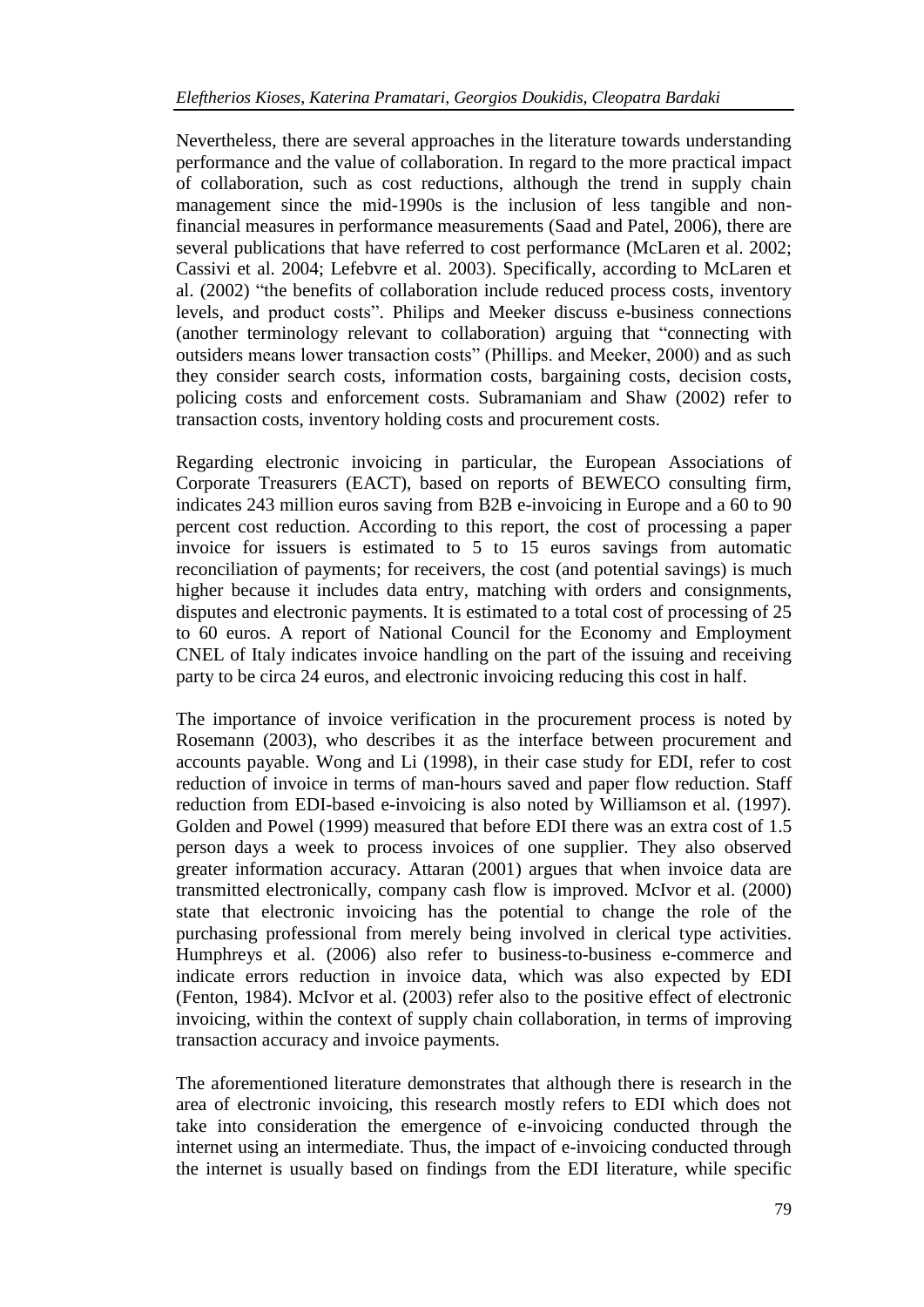estimations of the practical value of e-invoicing are usually based on the work of practitioners.

The purpose of this research is to specifically examine electronic invoicing conducted through the internet using an intermediate, as the basic service of electronic supply chain collaboration and measure its practical value. Within the context described in the previous section, this paper addresses the question of "does higher extent of electronic supply chain collaboration, and specifically einvoicing, lead to increased business value for the company?". The following section presents the research approach towards this question.

# **3 Research approach**

Because of the exploratory nature of the research, a case study approach was selected. The case study approach conforms to the identified increase of direct observation methods of a more interpretive nature in the supply chain management research (Sachan and Datta, 2005).

In order to answer the aforementioned research question the case of electronic invoicing has been selected. The reasons for the selection of this case are that it represents the simpler type of electronic supply chain collaboration in McLaren et al. (2002) typology, and because the invoice is the basic document in commerce.

The supply chain chosen for examination is the one of the grocery retail industry, based on the criteria proposed by Cassivi for the selection of a single supply chain for research (Cassivi et al. 2004). These criteria were that the supply chain itself has to be electronically integrated and electronic supply chain collaboration has to be under way among its members; that the supply chain structure has to consist of several layers; publicly available information has to be obtained in order to appropriately qualify the supply chain members for the multiple case study; the number of supply chain members has to be high so that it can be possible to obtain a critical mass of respondents for the survey. The grocery retail industry conforms to most of these criteria. In addition, in the 1990s a number of supply chain innovations have emerged in this sector (Holmstrom et al. 2002). Additionally, the specific supply chain has a large number of invoices exchanged yearly in a many to many environment.

For the case study research, the well-established approach of Eisenhardt for building theories was adopted (Eisenhardt, 1989).

The approach included firstly, the definition of the research question ("Does higher extent of electronic supply chain collaboration, leads to increased business value for the company").

The next step was the selection of the case which, as already mentioned, was the electronic exchange of invoices using an intermediary in the Greek grocery retail sector. Firstly, the research would address the receivers of invoices and secondly the issuers (currently, only the receivers data analysis is complete and presented in this paper).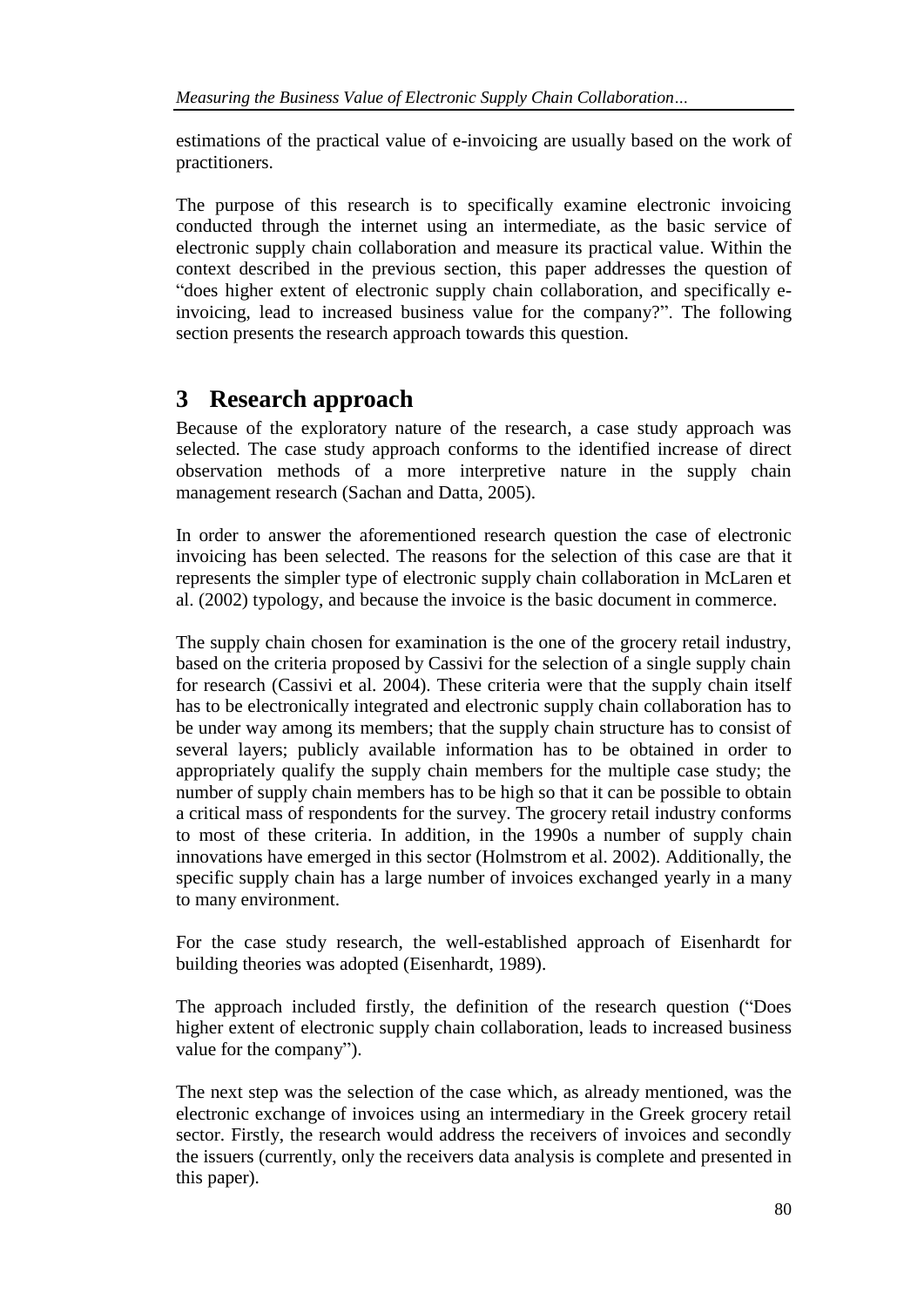The next step was the crafting of instruments and protocols for the collection of both quantitative and qualitative data using semi-structured interviews. The qualitative data of the developed questionnaire aimed to process mapping and the quantitative data to acquiring figures for the process, in order to measure cost savings. Based on the pertinent literature, the research was designed to measure the process man-hour costs, errors, paper flow costs, storage costs and other related operational costs.

When this step was completed, in-depth interviews were conducted with both retailers and suppliers (receivers and issuers) followed when possible by on-sight observations. Interviews were conducted between December 2006 and January 2007. Firstly, a series of interviews aiming to the mapping of the invoice management process. The first interview involved the personnel of the intermediate (two persons considered as experts in the invoice area). The duration of this main interview was 1.5 to 2 hours. Then one interview per participating company (total of 5 interviews, three retailers and two suppliers) was conducted for the same purpose of mapping the process. These interviews' duration was 15 to 30 minutes and they mostly validated the results of the first interview.

As the request for direct observation was declined for the majority of the process steps, the data gathering was based on acquiring data from already conducted internal surveys fro the companies and in-depth interviews with the personnel. There were two to three interviews for acquiring data with one up to three employees per company. A total of 8 people (retailers' low level employees and supervisors) were interviewed. These employees were selected by the companies as experts in the area of invoice management. The personnel questioned came from the information systems departments, the accounting departments and the financial departments. The duration of these interviews was from 45 minutes to 1.5 hours. The data provided were based on actual data (e.g. document numbers, personnel numbers), internal surveys (e.g. processing times) and experience. These interviews provided data measurements for labour costs (related to processing times, associated with the processing of invoices at different points within the company), storage costs, packing costs, shipment costs from the stores to the headquarters, costs of the e-invoicing service, errors in the process, number of documents among others.

During these interviews there was also further discussion referring to the overall experience from the e-invoicing adoption.

The approach towards the measurement of cost was based on the description of organizational processes (Pentland et al., 1999) and activity-based costing (Gunasekaran et al., 1999) by considering the invoice as the product examined. Previous work using activity based costing for similar purposes exists for both EDI (Hoogeweegen et al., 1998) and electronic commerce (Tatsiopoulos et al., 2002). Due to the fact that some of the data acquired validity could be questioned, the figures acquired were validated internally per case (for different figures related) and then cross validated among cases. The aforementioned data collection and data analysis approach can be summarized in the following 9 steps: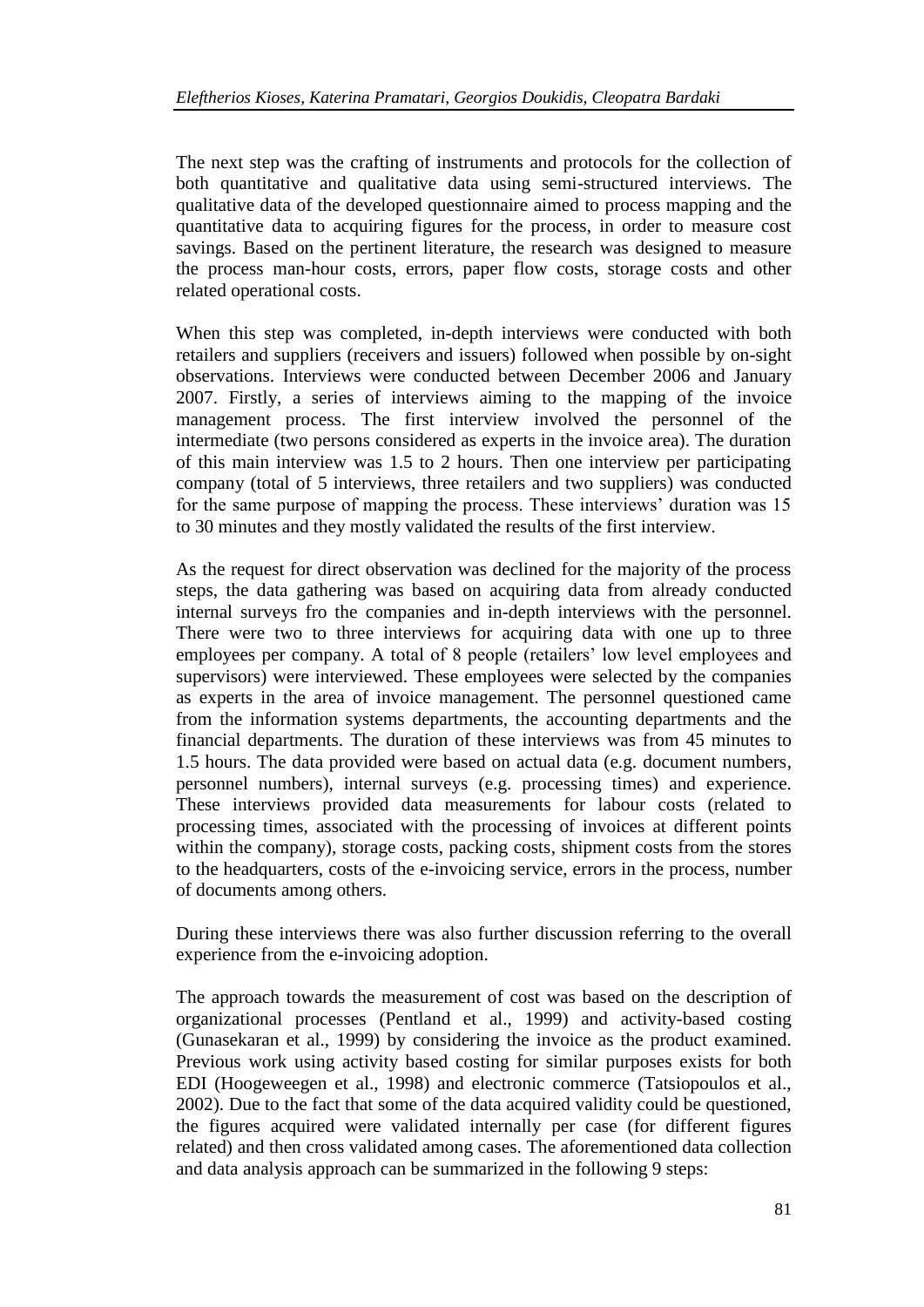- 1st step: Map the process
- 2nd step: Identify sources of cost in the process
- 3rd step: Measure the sources of cost
- 4th step: Validate measurements for the case
- 5th step: Repeat steps 1-4 for different cases
- 6th step: Cross validate for all cases
- 7th step: Cost model development
- 8th step: Experiment with different scenarios
- 9th step: Request additional data

Data analysis followed, including detailed write-ups, transformation of this information to a more structure registry, cost model development, scenarios development, cross-case pattern and recollection of data. The different scenarios and their rational are presented in the following section. The data acquired were cross validated with the three retailers that have accepted to participate in the study.

The final steps of the case study research include the shaping of hypotheses, generalization, enfolding of literature and reaching a closure. The following section presents the results of the research.

# **4 Results**

Before presenting the results of the research, the document flow of invoices in the grocery retail sector is presented, as it was recorded during the in-depth interviews. Then, the different scenarios developed are presented, followed by a separate discussion of quantitative and qualitative results.

### **1.1 The process**

This section presents the flow of invoices in the grocery retail sector, focusing namely on the receiver of the invoice (i.e. the retailer).

Currently, even if the invoice is sent electronically from the supplier to the retailer, the supplier is obliged to issue a hardcopy invoice and sent it to the retailer (which is not necessarily the case for the future). It is also important to clarify that the process described below is the outcome of cross validation among different retailers. The process mapping focuses namely on steps of the process that can be quantified.

The process (figures 2 and 3) starts with the issuing of the invoice by the supplier. When the supplier issues the invoice, he has two options: to send the invoice along with the products to the store (with the exception of delivering to headquarters) or to send it separately to the headquarters through regular mail.

The invoices received at the store are processed by the store employees. Invoices are compared to the respective orders for errors, their data are registered and then they are stored to be sent to the headquarters usually through an internal mail service.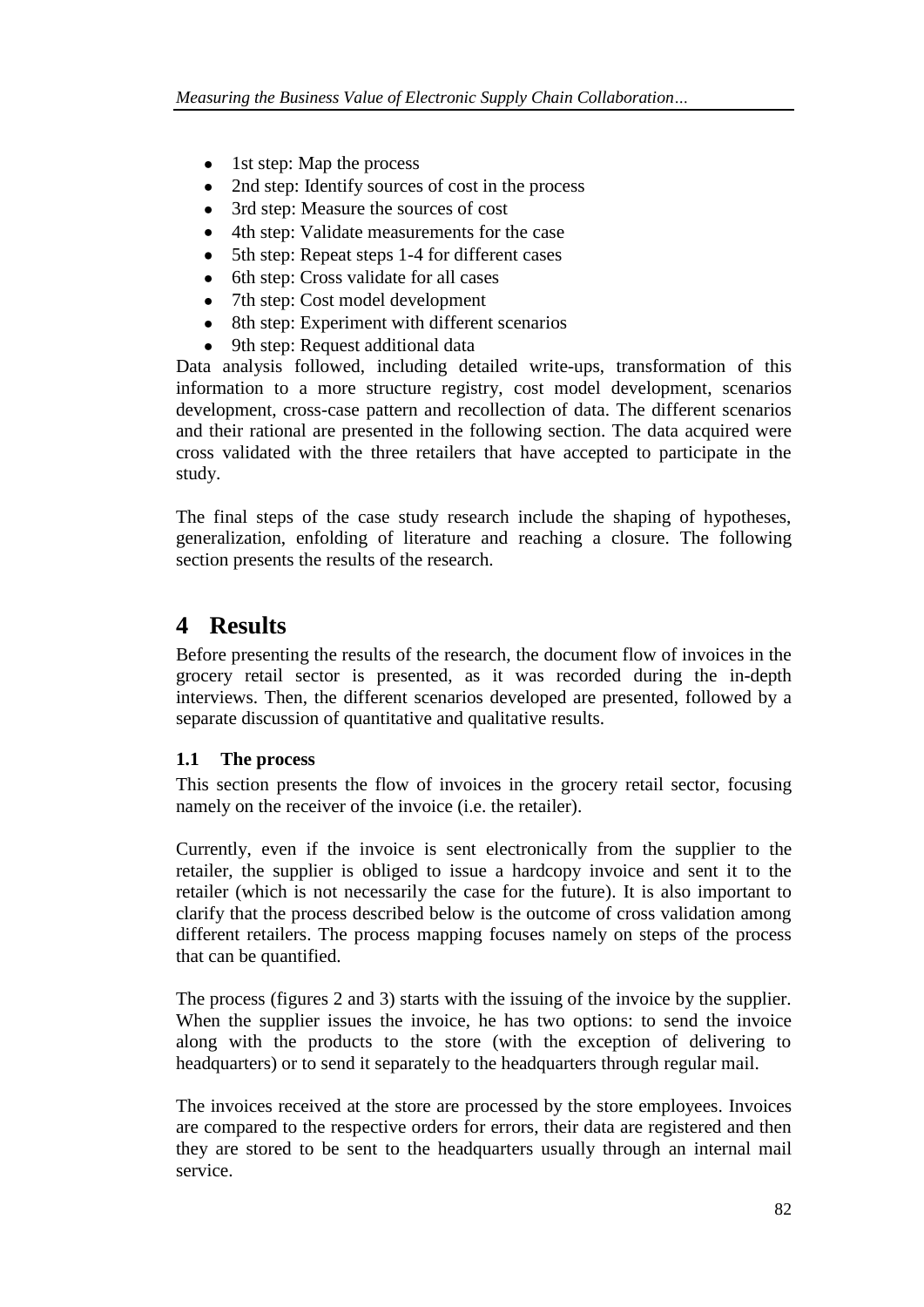The invoices received at the headquarters are sorted out, separating those coming from the stores and those coming directly from the supplier. Then, if the invoices come from a supplier that uses the electronic invoice service they are rapidly compared to the electronically received data. If the supplier does not use the electronic invoice service then the invoices are checked for errors and then their data are entered into the system manually by an employee. When the check is complete, the invoices are stored for 6 months to one year in the headquarters.

When this period of 6 months to one year is over, the invoices are sent to a storehouse (usually around a 2,000  $m^2$  size). The invoices are stored and maintained for 5 to 6 years in the storehouse. Then the invoices are simply destroyed.

In regard to invoice errors, regardless of their nature (with the exception of extreme problems, such as the disagreement on prices that initiates negotiation), the solution is mainly requesting the supplier to issue a new invoice. This new invoice could be either a regular invoice or a credit invoice. The reduction of observed errors was suggested in the literature as well by Humphreys (Humphreys et al., 2006).



**Figure 2:** The document flow of invoices in the grocery retail sector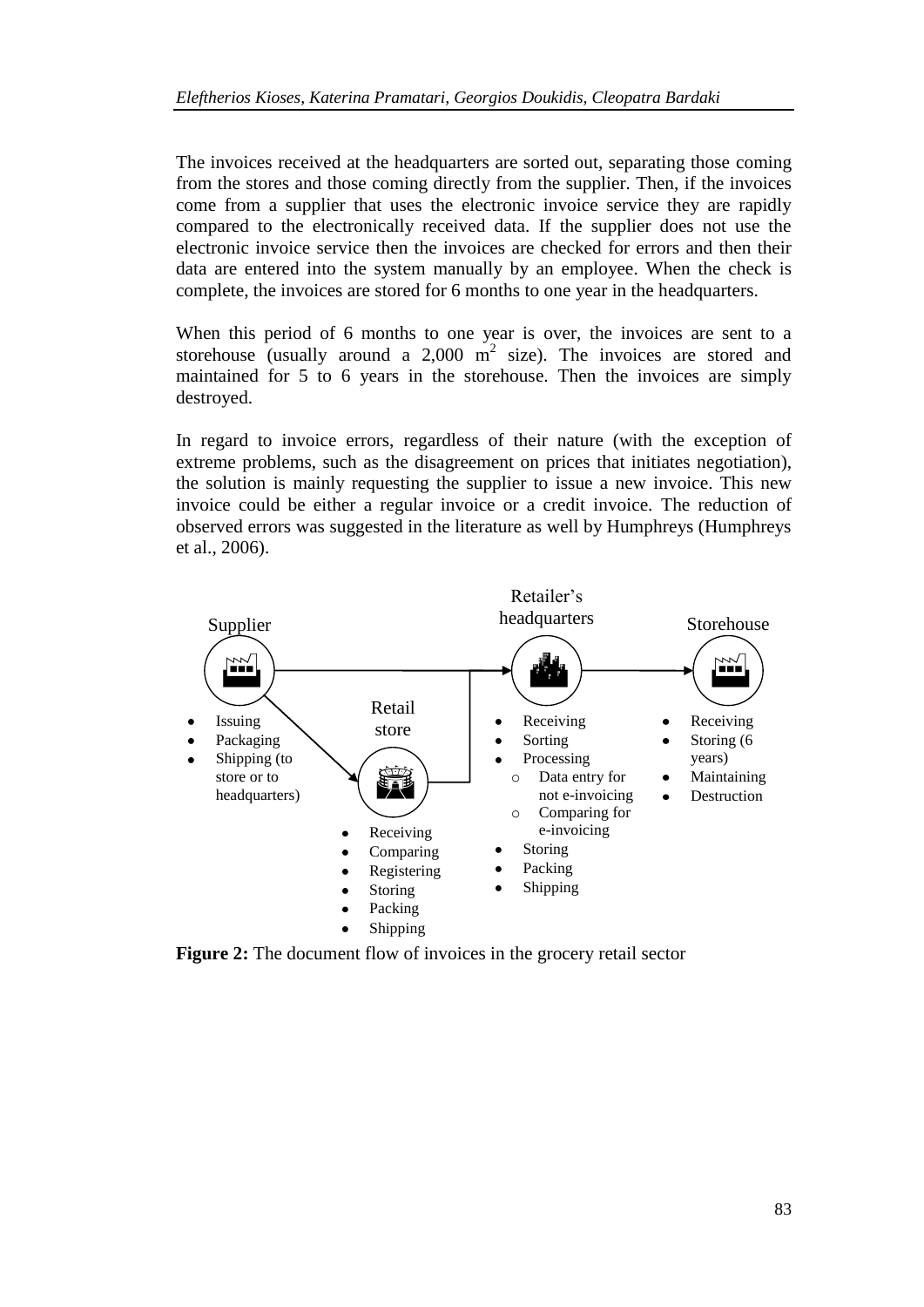*Measuring the Business Value of Electronic Supply Chain Collaboration…*



Figure 3: The generic data flow diagram of the invoice process in the grocery retail sector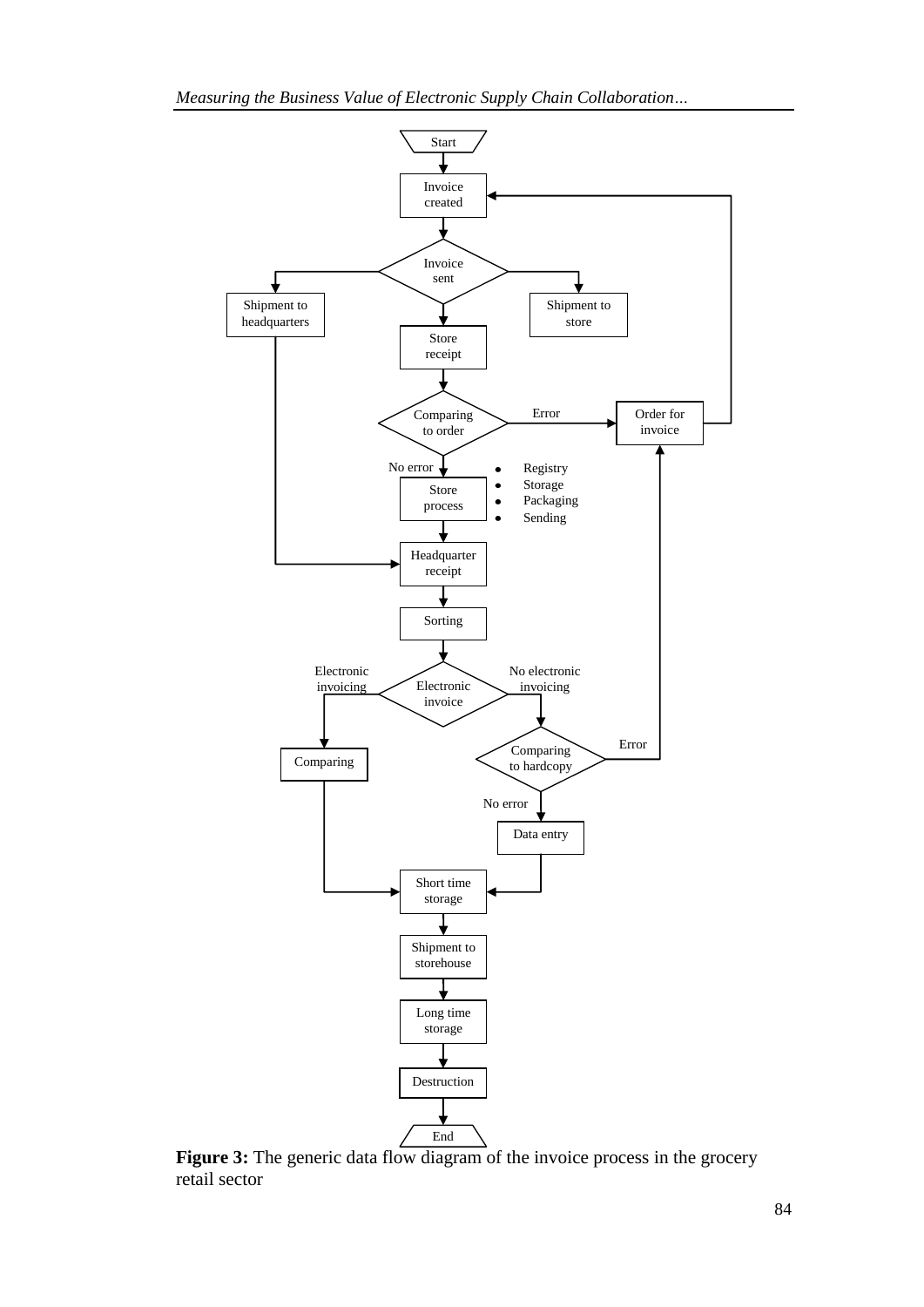### **1.2 Collaboration scenarios**

In order to understand the practical value and cost reduction of electronic invoicing, alternative scenarios were defined, depending on the percentage of invoices exchanged electronically and on whether the hard-copy invoice is also used in association. The scenarios examined are the following:

- **Scenario 1:** This scenario describes the situation before the adoption of electronic invoicing. In other words, it is the case of 0 percent electronic invoicing.
- **Scenario 2:** This scenario describes the initial phase of adoption of electronic invoicing by the major suppliers and it is represented by 25 percent of invoices exchanged electronically.
- **Scenario 3:** This scenario describes the current situation. Based on the cases studied, today around 50 percent of invoices are exchanged electronically.
- **Scenario 4:** This scenario describes what will happen to today's situation if one more major supplier (supplier that delivers daily to the stores) adopts the electronic invoices.
- **Scenario 5:** This scenario describes a future situation, when 75 percent of invoices are exchanged electronically.
- **Scenario 6:** This scenario describes a future extreme situation, when all the invoices (100 percent) are exchanged electronically.
- **Scenario 7:** This scenario describes also a future situation, when the actual hardcopy invoice is not sent by the suppliers (currently there is the necessary legislation for this practice, but it is not yet applied by the companies). In this scenario it is assumed that today's percentage of invoices exchanged electronically (50 percent) is not represented by an actual hardcopy invoice.
- **Scenario 8:** This scenario is the more futuristic and extreme scenario of all, when all the invoices (100 percent) are sent only electronically.

### **1.3 Quantitative results**

The cost for the aforementioned scenarios was calculated based on the quantified elements of the previously described process for each of the eight scenarios presented in the previous section.

As far as the cost of the process is concerned, there are several cost factors in this process. The main cost factors that influence the total cost of invoice identified are:

- The labour costs associated with the processing of invoices:
	- o at the store
	- o at the headquarters
	- o and at the storehouse
- The storage costs for
	- o the headquarters
	- o and the storehouse
- The packing costs
	- o At the stores
		- o and at the headquarters
- The shipment costs from the stores to the headquarters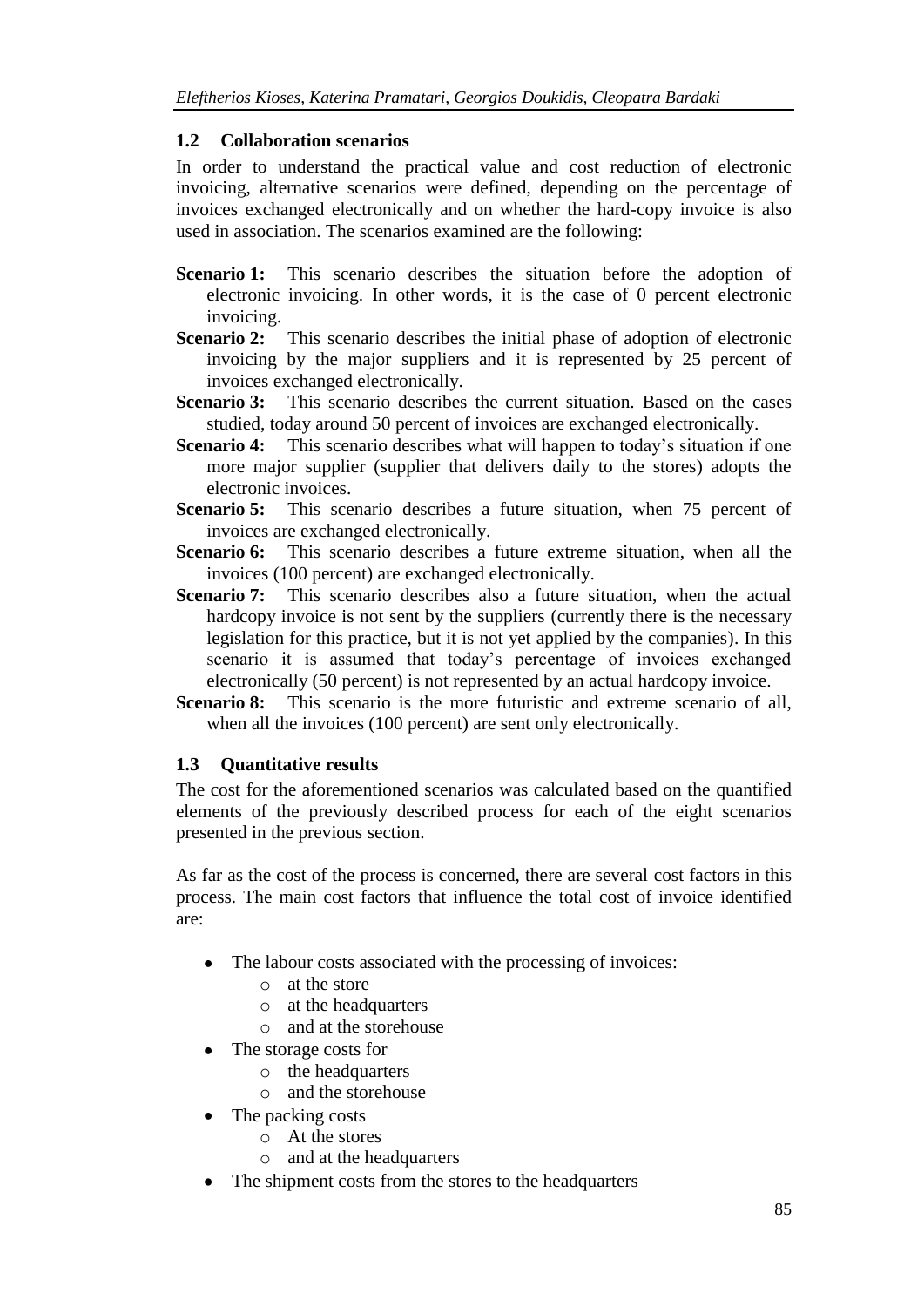The calculation of the labour costs for the stores and the headquarters was based on the process time for each activity for each invoice. The participants provided the number of invoices, daily, yearly per store, and the average process time for the activities. These figures were cross validated with the total cost of manmonths provided by the participants and then cross validated among the three retailers. Regarding the process time, different figures occurred only in one case, in which the average time was used for calculations. The labour cost for the storehouse was based only on man-months of full-time personnel employed in the storehouses. The storage cost (not including the respective labour cost) was directly calculated for the facilities used. The packing and shipment cost was calculated per store using an average cost (since the invoices were packed and shipped in butches). These figures were also cross validated among the three retailers.

Another source of cost is the errors that cause the repeat of the process through the issuing of new invoices. In today's scenario the errors that cause the repeat of the process are calculated from 5 to 6 percent. The figure before the implementation of electronic invoicing, according to conservative estimates of the participants exceeded 10 to 12 percent. The percentage of errors was also incorporated in the calculations.

Additionally, there is the cost of the charge of the intermediate for the provision of electronic invoice service, which was provided by the intermediate fixed per invoice.

It is important to note that the calculations were based on additional assumptions that lead towards a conservative calculation of figures, such as the cost of manmonth or the cost of mail. Furthermore, some costs were considered unimportant and were not calculated (for example, the storage cost in stores, telephone communication charges, the cost of electricity for the personal computers used).

The electronic invoice influences the process cost in several steps.

- In headquarters, the increase of invoices sent electronically, reduce the invoices for data entry (total of 3.5 minutes per invoice process time required) and increase invoices for simple comparison (total of 1.4 minutes per invoice process time required). The ratio of process time influences scenarios 1 to 6.
- In the store, the existence of invoice data electronically reduces the process time for receiving the order. This also influences scenario 1 to 6.
- Reduced errors caused by electronic invoicing reduce the total flow of  $\bullet$ invoices in the system. This reduction influences all scenarios, including scenarios 7 and 8, which are expected to have dramatically reduced errors.

The future elimination of the hardcopy invoice (scenarios 7 and 8) influences the process cost in almost all steps of the process, since for the electronically exchanged invoices:

• There is no need for storage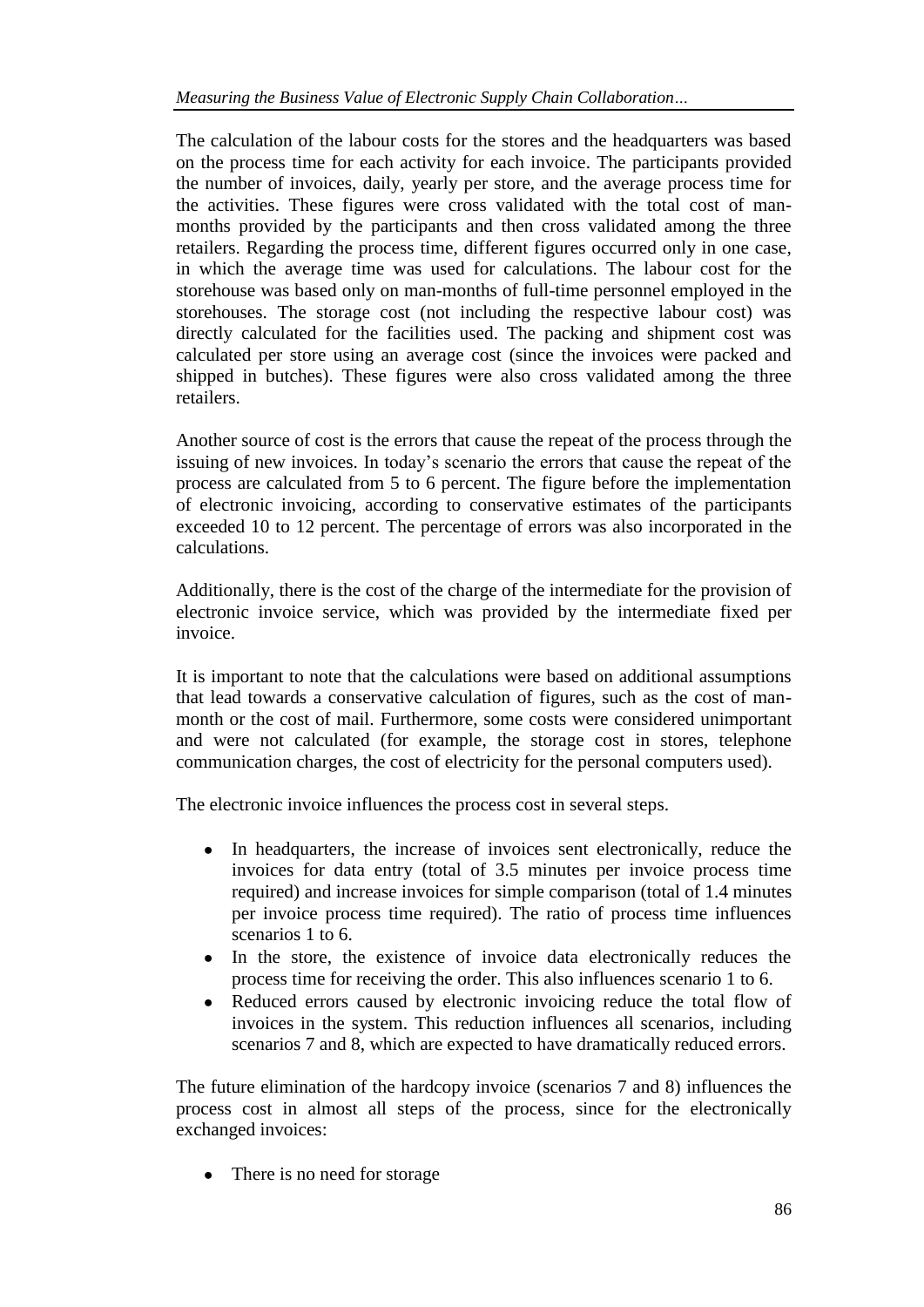- There is no need for packing and shipping
- The errors are dramatically reduced
- There is still the need for comparing the invoice data with the actual order, but processing time is similar to current process time for electronically received invoices (assumed the same for calculations)
- There is a need for electronic storage of the data  $\bullet$

Table 1 summarizes the results for all the scenarios. This table includes the average cost per invoice as well as an indication of the cost of an average size retailer with 1,050,000 invoices per year. Furthermore, the table includes the percentage reduction between scenario 1 (no electronic invoice) and the other scenarios.

|                    |                                      |                                                                                                             | <b>Total Cost</b> | <b>Average cost Reduction</b> |           |
|--------------------|--------------------------------------|-------------------------------------------------------------------------------------------------------------|-------------------|-------------------------------|-----------|
|                    |                                      |                                                                                                             | for 1,050,000     | per invoice                   |           |
|                    |                                      |                                                                                                             | invoices          |                               |           |
|                    |                                      |                                                                                                             | yearly            |                               |           |
|                    | <b>Existence of hardcopy invoice</b> | <b>Scenario 1:</b> 0 percent of                                                                             | 3,643,282 €       | 3.469€                        |           |
|                    |                                      | invoices exchanged                                                                                          |                   |                               |           |
|                    |                                      | electronically                                                                                              |                   |                               |           |
|                    |                                      | <b>Scenario 2: 25 percent of</b>                                                                            | 3,349,988 €       | 3.190€                        | $-8.04%$  |
|                    |                                      | invoices exchanged                                                                                          |                   |                               |           |
|                    |                                      | electronically                                                                                              |                   |                               |           |
|                    |                                      | <b>Scenario 3: 50 percent of</b>                                                                            | 3,046,278 €       | 2.901€                        | $-16.37%$ |
|                    |                                      | invoices exchanged                                                                                          |                   |                               |           |
|                    |                                      | electronically (today)                                                                                      |                   |                               |           |
|                    |                                      | <b>Scenario 4:</b> Scenario 3 plus                                                                          | 3,040,937 €       | 2.896€                        | $-16.52%$ |
|                    |                                      | one major supplier                                                                                          |                   |                               |           |
|                    |                                      | Scenario 5:75 percent of                                                                                    | 2,536,437 €       | 2.415€                        | $-30.38%$ |
|                    |                                      | invoices exchanged                                                                                          |                   |                               |           |
|                    |                                      | electronically                                                                                              |                   |                               |           |
|                    |                                      | Scenario 6: 100 percent of                                                                                  | 2,035,277 €       | 1.938€                        | $-44.13%$ |
|                    |                                      | invoices exchanged                                                                                          |                   |                               |           |
|                    |                                      | electronically                                                                                              |                   |                               |           |
| <b>No hardcopy</b> |                                      | Scenario 7: 50 percent of                                                                                   | 1,035,495 €       | $0.986 \in$                   | $-71.58%$ |
|                    |                                      | invoices sent only                                                                                          |                   |                               |           |
|                    | invoice                              | $\sum_{n=0}^{\infty} \frac{1}{n}$ electronically<br>$\sum_{n=0}^{\infty}$ <b>Scenario 8:</b> 100 percent of |                   |                               |           |
|                    |                                      |                                                                                                             | 806,615€          | $0.768 \overline{\epsilon}$   | $-77.86%$ |
|                    |                                      | invoices sent only                                                                                          |                   |                               |           |
|                    |                                      | electronically                                                                                              |                   |                               |           |

**Table 1:** Summarized results for the scenarios

In regard to the actual figures for the average cost per invoice (3.469 euros), this is quite low compare to the aforementioned European surveys. However, this can be explained. The grocery retail sector is characterized by a large number of invoices; consequently all fixed costs are distributed to a large number, thus lowering the cost per invoice. Additionally, invoices are recognized by the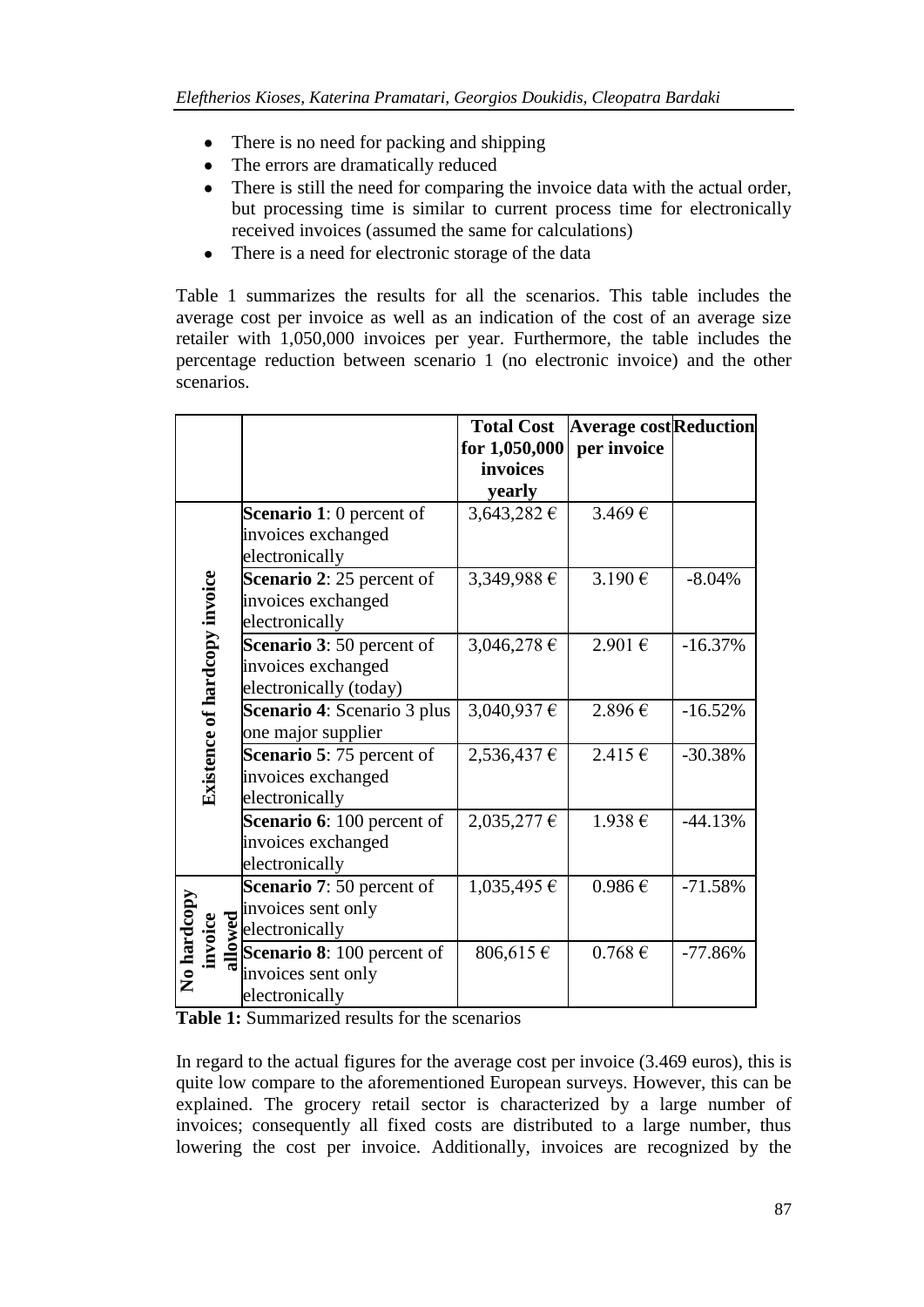sector's practitioners as a source of cost and are managed efficiently (perhaps by taking advantage of economies of scales in their processing).

The results of table 1 provide the basis for further discussion. A first observation is that electronic invoicing causes important savings. Comparing the current situation to what happened before the introduction of electronic invoices, we observe savings of 16.32 percent which is quite important for a sector such as the grocery retailing, with high competition and low profit margins. Given that this is a proportional reduction, it is expected that larger organizations, will experience greater overall benefits than smaller companies, which conforms to previous research (Kioses et al., 2006). Additionally, further calculations indicate that the intermediary could increase the fee per invoice up to 200 percent and the retailers would still break even this cost.

However, as indicated by scenarios 5 and 6 (especially the more feasible scenario 5), there is still a margin for further cost reduction. This reduction is considerable for scenario 5 compare to the current situation (scenario 3) (an additional 16.6 percent reduction), thus proposing that there is a point for retailers to try to persuade more suppliers to adopt electronic invoicing. The contribution per new supplier is expressed in scenario 4. According to this scenario, a supplier that delivers per store daily and will adopt the system will cause a reduction of 0.27 percent per invoice. This proportional reduction may lead to savings of thousands of euros for the retailer (in this example, for a retailer with 1,050,000 invoices volume, savings of 6,000 euros).

However, although, there is a point for the retailer to add more suppliers to the system, there are even more arguments to upgrade the electronic invoicing service to eliminating the hardcopy invoice (scenario 7). As indicated, the adoption of scenario 7 will lead to a further decrease of 59.17 percent compared to scenario 3 (today), which is considerably larger than the reduction caused by the inclusion of more suppliers (which is usually a challenging task).

As far as the research question is concerned, although there is the limitation of only examining one aspect of collaboration (message-based systems), the output of the case studies propose that the greater extent of collaboration leads to increased business value for the companies. Moreover, it is suggested that the impact on business value could be influenced by service (or system) characteristics (in this case the existence or not of hardcopy invoice).

### **1.4 Qualitative results**

The qualitative results of the research were based on the in-depth interviews. They mostly validate previous findings of the EDI literature, but their value is that they present these findings for business-to-business interactions facilitated by the internet and an intermediary.

According to the participants, comparing their experience with EDI systems from the previous decade, the existence of the intermediary makes the electronic exchange of invoices feasible also for small companies. This is the main benefit of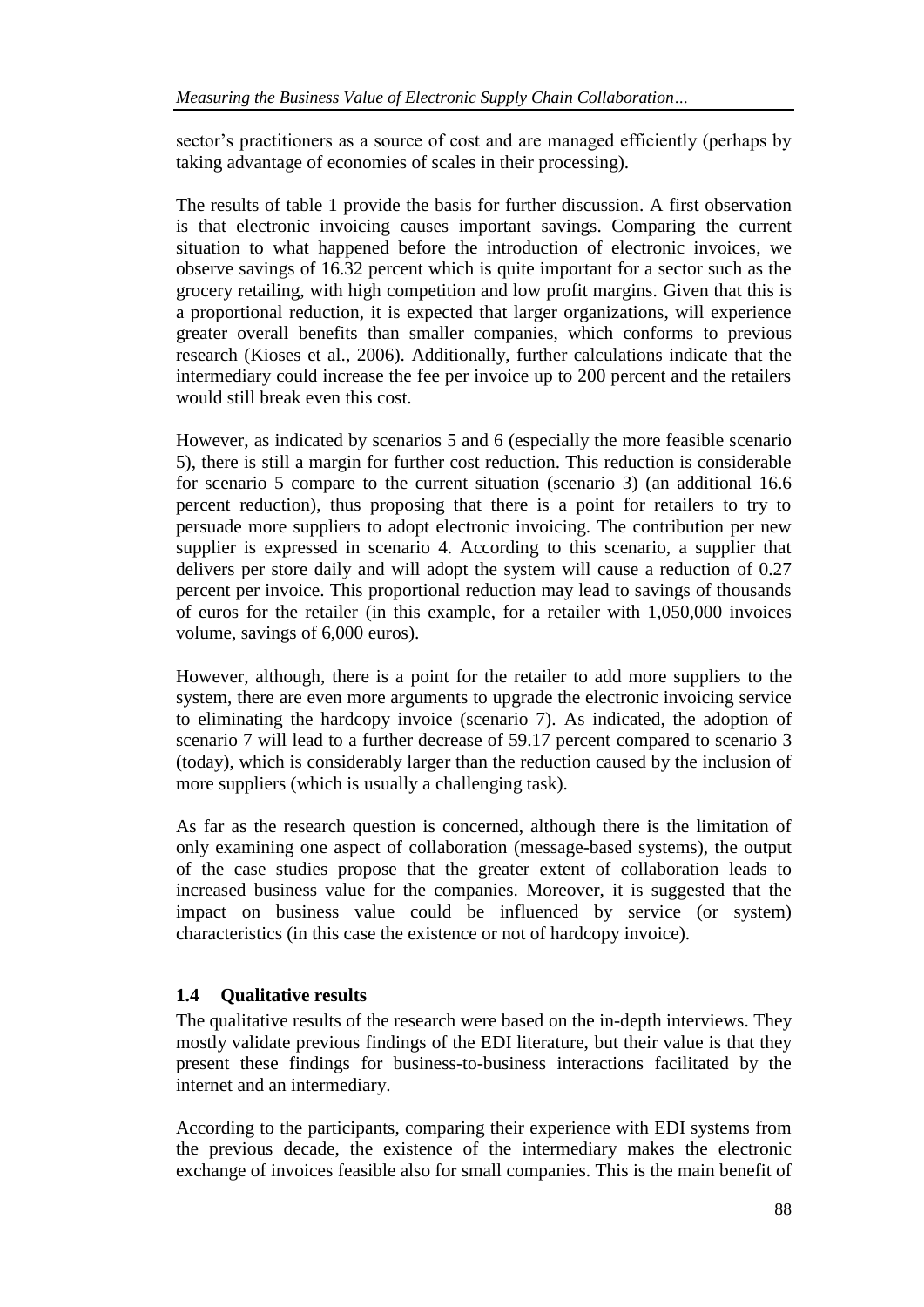this internet-enabled service compare to the classical EDI, since the larger retail companies are now able to cooperate electronically, with a greater number of suppliers compare to the EDI (thus achieving greater proportions of document exchange), and the smaller supplier companies to begin their engagement in electronic activities.

As expected, the information exchange between retailer and supplier is improved. It is faster, more accurate and safer, since the only possible "licking" point could be the intermediary. The accuracy of information was proposed in the literature by Golden and Powel (Golden and Powel, 1999). However, an innovative aspect recognized was that the existence of data fast in an electronic form makes possible their statistical analysis, which leads to the evaluation of partner's performance and personnel performance. Especially the evaluation of the partner's performance is a first sign towards the change of the cooperation of the two sides, which may have important consequences in the future. As far as the personnel is concerned it can now be used for more important activities instead of simple data entry, as proposed by McIvor et al. (2000).

Regarding the relationship between supplier and retailer, it is improved due to cost savings, to problem reduction and to faster supplier payment. Additionally, the existence of such a service provides the basis for future more advanced collaborative practices for the supply chain. However, the large number of electronic linkages created empowers this base, by creating the opportunity for the cooperation of more partners.

# **5 Conclusions**

The paper indicates that electronic supply chain collaboration in the form of electronic invoicing provides actual business value for the participating companies. In parallel, it proposes a research approach for the evaluation of electronic supply chain collaboration.

As far as the research question is concerned, the output of the case studies proposes that greater extent of collaboration leads to increased business value for the companies. The business value is greater for larger organizations, but significant to all organizations. Fully electronic invoices are expected to strongly decrease costs even for a smaller number of invoices. Achieving proportions near to 100%, although beneficial, is not practically possible due to the large number of suppliers that have to be convinced; but seeking further cost reductions towards upgrading existing services can provide even higher benefits. Eliminating hardcopy invoice is a possibility, but perhaps not the only one.

Additionally, the paper presents these conclusions using a measurement of the business value of electronic invoicing that could interest the management of organizations. Practitioners may use such findings in order to support their decision making process towards the management of invoices (or related activities). Furthermore, the aforementioned research approach towards measuring the business value can be used for the measurement of other similar electronic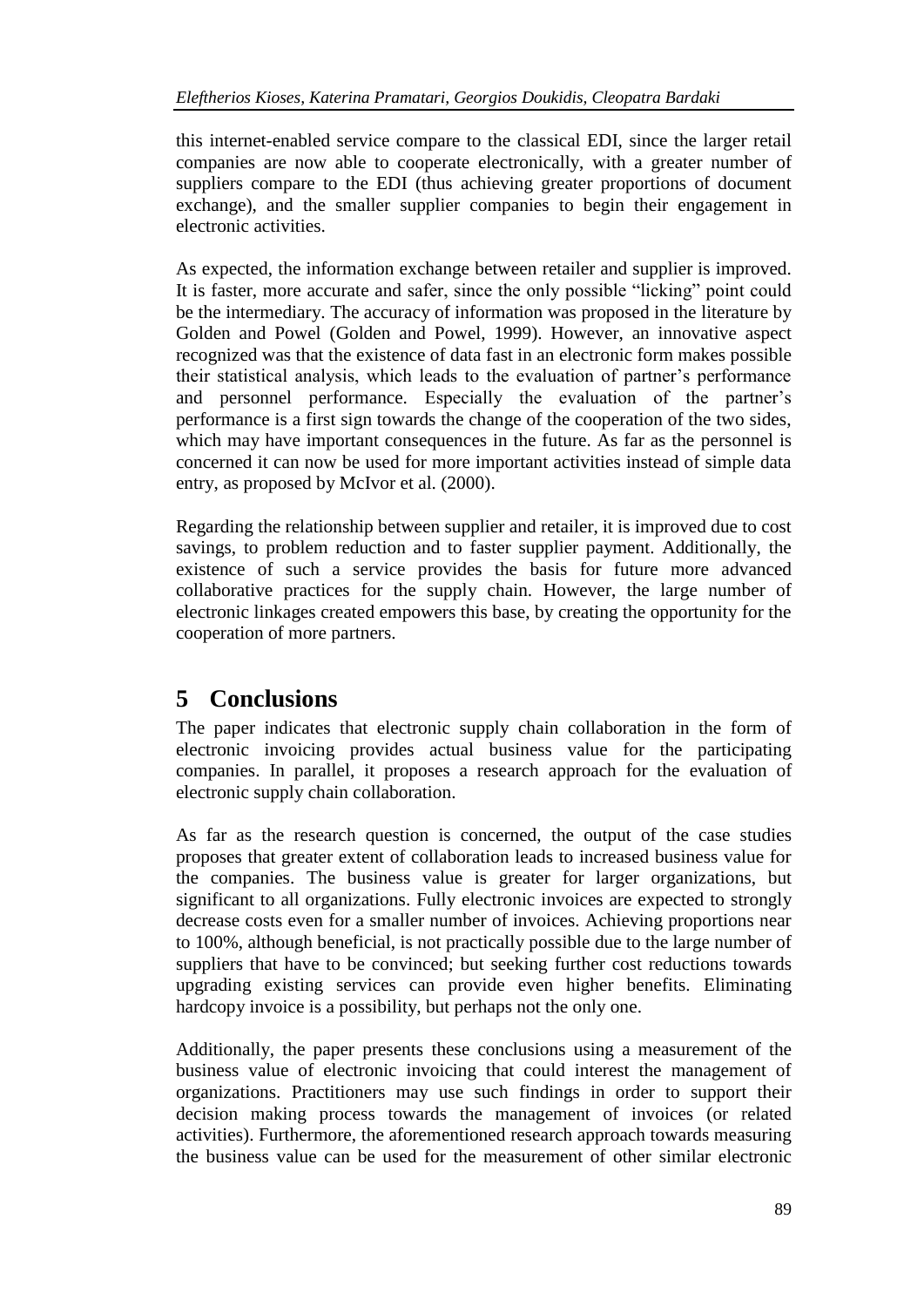applications as well, and in this way support the management of electronic linkages.

Nevertheless, the presented research has certain limitations that need to be addressed in the future. The main limitation is the examination of only one aspect of electronic supply chain collaboration, the case of message-based systems in the form of electronic invoicing. Another limitation is that this is a case study research and consequently it is subject to the respective limitation of this methodology. Finally, another limitation is that the research was conducted for the Greek grocery retail sector, disregarding different practices in other countries.

Indications for future research address these limitations and suggest other directions. The first clear future step is the completion of current research with the inclusion of a similar analysis for the issuer of invoices (the supplier). Other suggestions for future research are the implementation of this research approach to other types of supply chain collaboration such as electronic hubs or CPFR. A possible proposition would be a field survey addressing companies applying einvoicing for validating and empowering these results. Finally, the trend in supply chain management research is moving from exploratory to model building and testing (Sachan and Datta, 2005), thus developing a theoretical model incorporating this research may be recommended.

#### **Acknowledgements**

The authors would like to express their appreciation to the management of IS Impact S.A. for their support, as well as to all the participating companies. The authors also want to thank to the European e-Business Support Network for their assistance.

#### **References**

- Akintoye, A., McIntosh, G., & Fitzgerald, E. (2000): A survey of supply chain collaboration and management in the UK construction industry, European Journal of Purchasing and Supply Management, Vol. 6, pp. 159-168.
- Anthony, T. (2000): Supply chain collaboration: success in the new Internet economy, Achieving Supply Chain Excellence Through Technology, Montgomery Research Inc., No. 2, pp. 41-45.
- Attaran, M. (2001): The coming age of online procurement, Industrial Management & Data Systems, Vol. 101, No. 4, pp. 177-180.
- Barratt, M. (2004): Understanding the meaning of collaboration in the supply chain, Supply Chain Management: An international Journal, Vol. 9, No. 1, pp. 30-42.
- Barratt, M., & Oliveira, A. (2001): Exploring the experiences of collaborative planning initiatives, International Journal of Physical Distribution & Logistics, Management, Vol. 31, No. 4, pp. 266-289.
- Cassivi, L., Lefebvre, E., Lefebvre, L., & Leger, P.-M. (2004): The Impact of Ecollaboration Tools on Firms' Performance, The international journal of Logistics Management, Vol. 15, No. 1.
- Cousins, P. (2005): The alignment of appropriate firm and supply strategies for competitive advantage, International Journal of Operations & Production Management, Vol. 25, No. 5, pp. 403-428.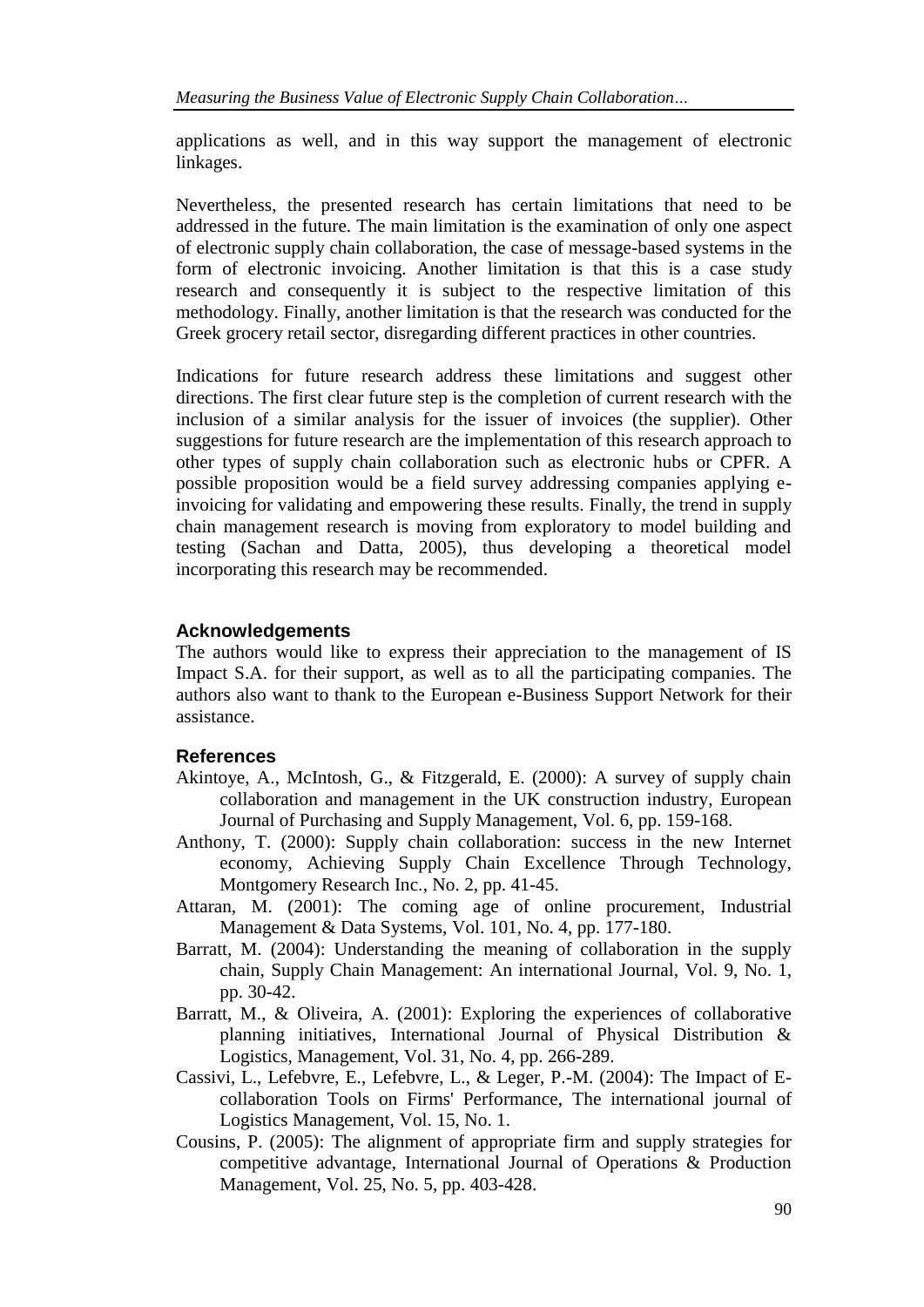- Davis-Sramek, B., Fugate, B. S., & Omar, A. (2007): Functional/dysfunctional supply chain exchanges, International Journal of Physical Distribution & Logistics, Management, Vol. 37, No. 1, pp. 43-63.
- Eisenhardt, K. M. (1989): Building theories from case study research, Academy of Management Review, Vol. 14, No. 4, pp. 532-550.
- Fenton, N. (1984). Standards for electronic data exchange, Computer Communications, Vol. 7, No. 4, pp. 181-185.
- Gunasekaran, A., Marri, H. B., & Yusuf, Y. Y. (1999): Application of activitybased costing: some case experiences, Managerial Auditing Journal, Vol 14, No. 6, pp. 286-293.
- Hengst, M. d., & Sol, H. G. (2002): The Impact of Electronic Commerce on Interorganizational Coordination: A Framework from Theory Applied to the Container-Transport Industry, International Journal of Electronic Commerce, Vol. 6, No. 4, pp. 73-91.
- Holmstrom, J., Framling, K., Kaipia, R., & Saranen, J. (2002): Collaborative planning forecasting and replenishment: new solutions needed for mass collaboration, Supply Chain Management: An international Journal, Vol. 7, No. 3, pp. 136-145.
- Hoogeweegen, M. R., Streng, R. J., & Wagenaar, R. W. (1998): A comprehensive approach to assess the value of EDI, Information & Management, Vol. 34, pp. 117-127.
- Humphreys, P., McIvor, R., & Cadden, T. (2006): B2B commerce and its implications for the buyer-supplier interface, Supply Chain Management: An International Journal, Vol. 11, No. 2.
- Johnson, E., & Whang, S. (2002): E-Business and Supply Chain Management: an Overview and Framework, Production and Operations Management, Vol. 11, No. 4.
- Kampstra, R. P., Ashayeri, J., & Gattorna, J. L. (2006); Realities of supply chain collaboration, The International Journal of Logistics Management, Vol. 17, No. 3, pp. 312-330.
- Kioses, E., Pramatari, K., & Doukidis, G. J. (2006). Factors affecting perceived impact of electronic marketplaces, 19th Bled Electronic Commerce Conference, June 4-6, e-Values, Bled, Slovenia.
- Lefebvre, E., Cassivi, L., Lefebvre, L., & Leger, P.-M. (2003): e-Collaboration within one supply chain an dits impact on firms' innovativeness and performance, Information Systems and e-Business Management, Vol. 1, No. 2.
- Mahadevan, B. (2003): Making Sense of Emerging Market Structures in B2B E-Commerce, California Management Review, Vol. 46, No. 1.
- Manthou, V., Vlachopoulou, M., & Folinas, D. (2004): Virtual e-Chain (VeC) model for supply chain collaboration, International Journal of Production Economics, Vol. 87, pp. 241-250.
- McIvor, R., Humphreys, P., & McCurry, L. (2003): Electronic commerce: supporting collaboration in the supply chain? Journal of Materials Processing Technology, Vol. 139, No. 1-3, pp. 147-152.
- McIvor, R., Humphreys, P., & Huang, G. (2000): Electronic commerce: reengineering the buyer-supplier interface, Business Process Management Journal, Vol. 6, No. 2, pp. 122-138.